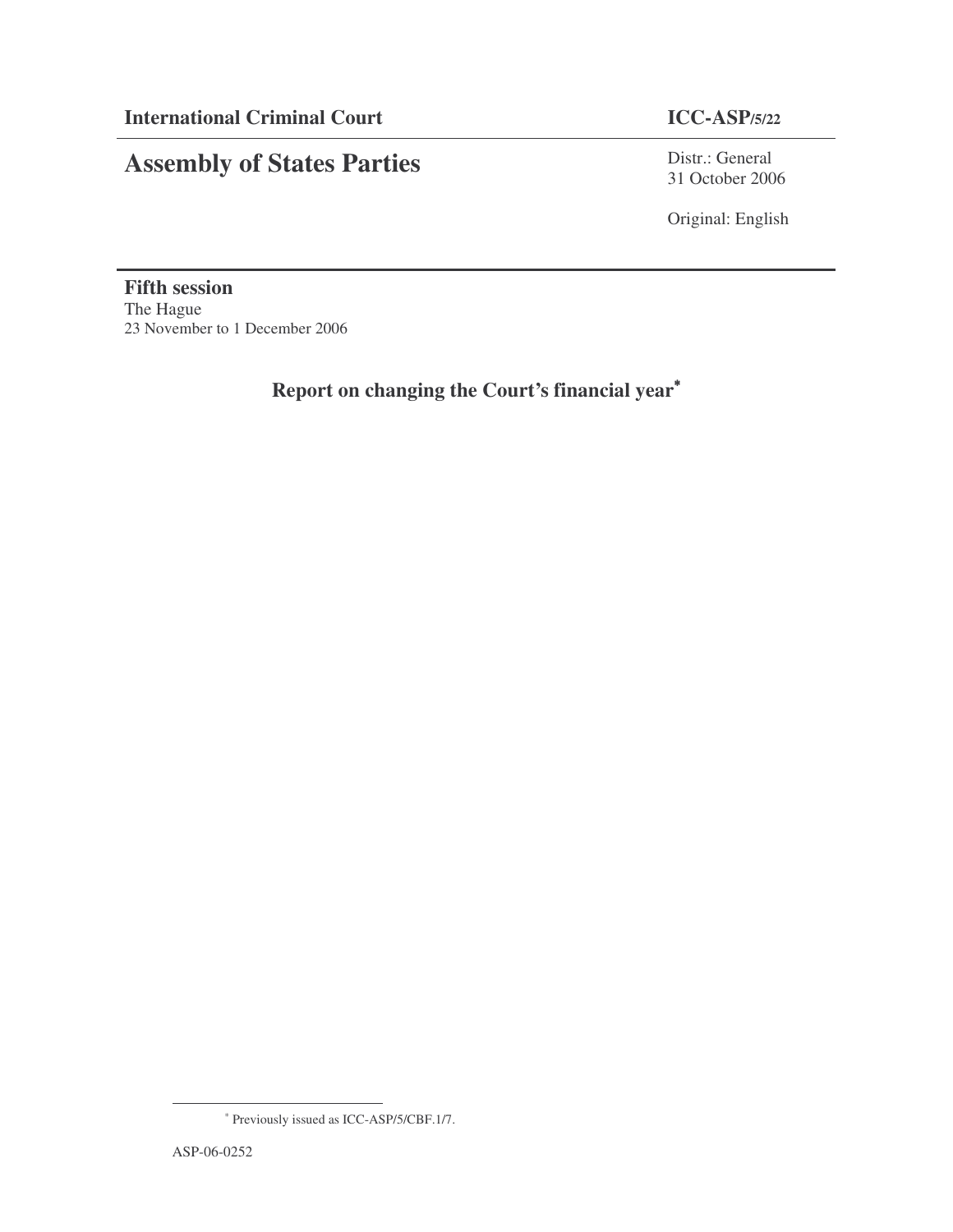## **I. Introduction**

1. The financial year of the International Criminal Court ("the Court") currently corresponds to the calendar year, i.e. financial and related budget closure, with creation of yearly balances, data consolidation and opening of new periods, takes place in December. Year-end results reporting and financial statements are delivered before April in the following year. The financial, budget and controlling procedures and transactions are set up in accordance with the reporting requirements of the active financial year. As requested by the Assembly of State Parties (ICC-ASP/4/Res.4 paragraph 39), the present report is analysing the implications of changing the current financial year.

#### **II. Impact on the Organization**

2. The change to the financial-year period will cost the Member States approximately €546,515. The changes will have a significant administrative impact on the Organization and its related services. and will mean that reporting will have to reflect the changed dates in two financial periods. According to Financial Regulation 4.5, obligations are valid until 12 months following the end of the financial period to which they relate. This means that the obligations validity will be different (either 6 months or 18 months) for the first financial period after the change. This will have an impact on the SAP processes for obligations, as they are tied to the financial period. Further impact issues are addressed below.

3. **Impact on contributions**: changing the financial period will conflict with some States Parties' budget cycles, which could lead to major delays in the receipt of contributions, owing to the fact that the States Parties will not be able to include the Court's approved budget in their own budgets. The increase in the performance rate of the Court also means an increase in average expenditure. Delays in receiving contributions will have a detrimental effect on cash flow and therefore a negative impact on operations.

4. **Impact on the Financial Regulations**: several Financial Rules and Regulations would have to be changed to reflect the change in financial period, including the calculation of arrears of States Parties, calculation of cash surplus, and submission of the financial statements to the External Auditor.

5. **Impact on the Financial Statements and External Audit**: the financial statements for the new financial period will not be comparable with the prior financial period for three consecutive financial periods. This could have a negative impact on the audit opinions for three consecutive financial statements.

6. **Practical impact**: a change in financial period to July-June would mean that the closing of accounts and the preparation of the financial statements would have to take place during the staff summer holidays. This means that, during one of the most important and busiest cycles of the Finance Section, key staff will be away from the office.

7. **Impact on the procurement process**: Many key vendors reduce to a skeleton staff during the summer holiday period. A large percentage of Court procurements are for maintenance contracts that coincide with the financial year. This would mean that key contracts might suffer delays owing to reduced staff levels on the part of both the Court and the vendor.

8. SAP deals with various set-ups for the financial (fiscal) year in the public and private sector. Because of organizational dynamism, especially in the private sector, often caused by business reorganizations, mergers, etc., SAP developed a set of year-end restructuring system procedures called the "short year", which allow (business) organizations to switch their financial-year processing in a dynamic manner. The "short end" process is applicable as a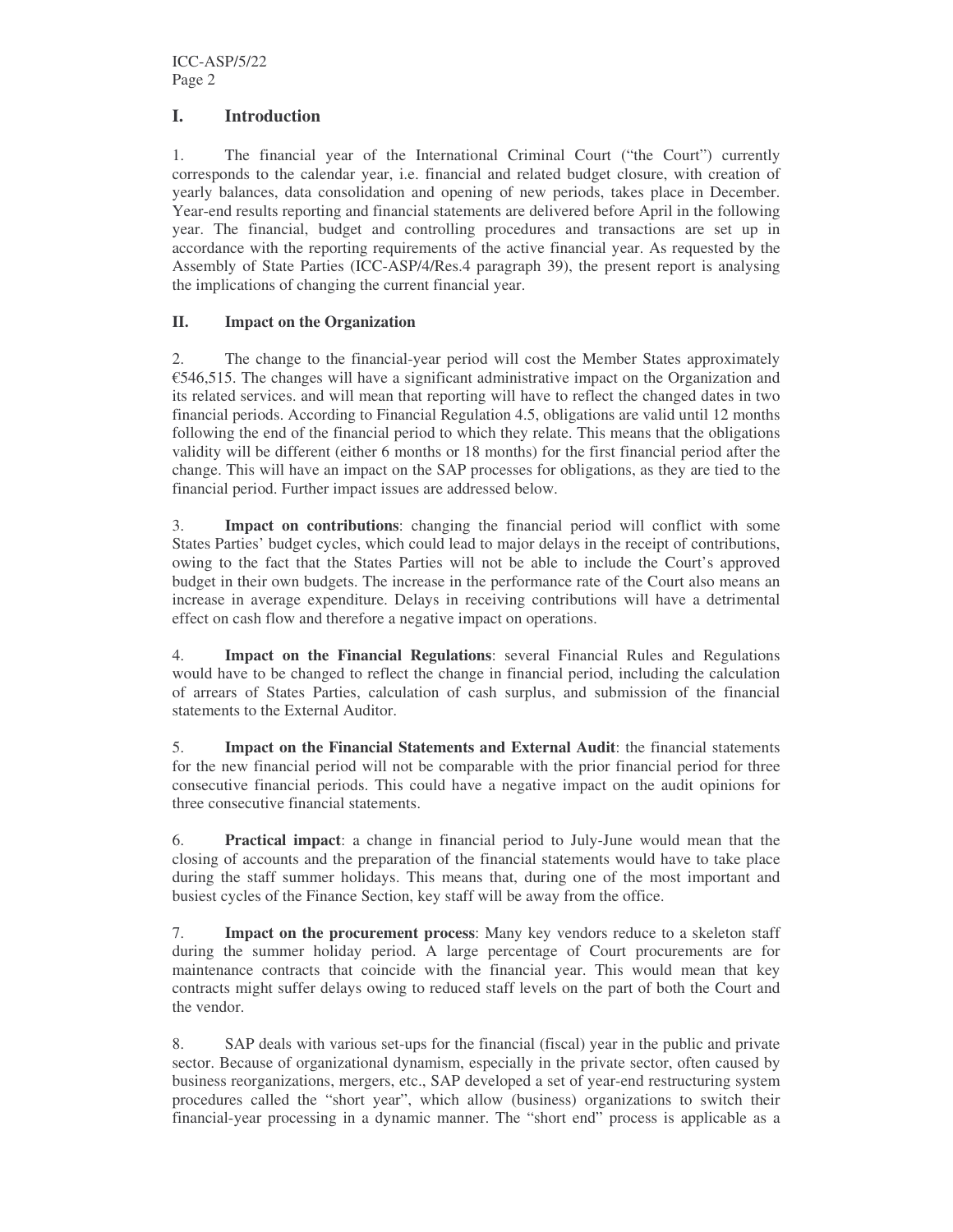standardized set of procedures/configuration activities that are utilized to perform these functions.

#### **Requirements**

The requirements for applying the "short year" procedure are as follows:

- Impact analysis on business processes:
	- Master data in related administrative areas (finance, budget, controlling, asset, etc.). The ledgers (General Ledgers and sub-analytical ledgers) need to be restructured owing to the relation of the configuration to the end period/year
	- The scope of changes in the transactional data categories;
	- The scope of changes in the area of functional processes part of business process mapping in the areas concerned needs to be re-engineered;
- Consolidated financial data in the financial year where changes are to be deployed;
- System configuration activities, performed by consultants;
- Changes in financial-year reporting, performed by consultants;
- Training for the new set-up;
- Testing activities up to transport into the production environment;
- Transitional period: parallel run of two financial reporting structures.

#### **Cost breakdown**

| <b>Activity</b>                                                         | <b>Consultancy days -</b><br>(Finance/Budget and<br>Control, | <b>Total amount</b><br>€ |  |
|-------------------------------------------------------------------------|--------------------------------------------------------------|--------------------------|--|
| Analysis<br>configuration<br>and<br>system<br>activities (standardized) | 120                                                          | 150 000.00               |  |
| Financial-year reporting changes                                        | 30                                                           | 37 500.00                |  |
| Knowledge transfer                                                      | 30                                                           | 37 500.00                |  |
| Documentation (business process mapping,<br>system, end-user)           | 15                                                           | 18 750.00                |  |
| <b>Total</b>                                                            | 195                                                          | 243 750.00               |  |

The average consultant/day cost is  $\epsilon$ 1 250.00.

9. Besides these direct costs, it is necessary to add on the internal costs of engaging financial and budget staff members to execute this change, since the availability of internal resources is a critical success factor. Since the Court's internal staff will not be able to free up resources for this task, we would have to outsource it. We estimate 50% of the above resources will be required for less highly qualified consultants to test the system to production and supplement the Court's workload in the post-production period.

| Outsourced support $(\epsilon)$ | 243 750.00 / 2 | 121 875.00 |
|---------------------------------|----------------|------------|

10. After an internal review of the Common Administrative Services Division sections affected by this change, it became clear that they would require additional extended support to deal with the results of the changes described above, both during and following the consultants' contracts.